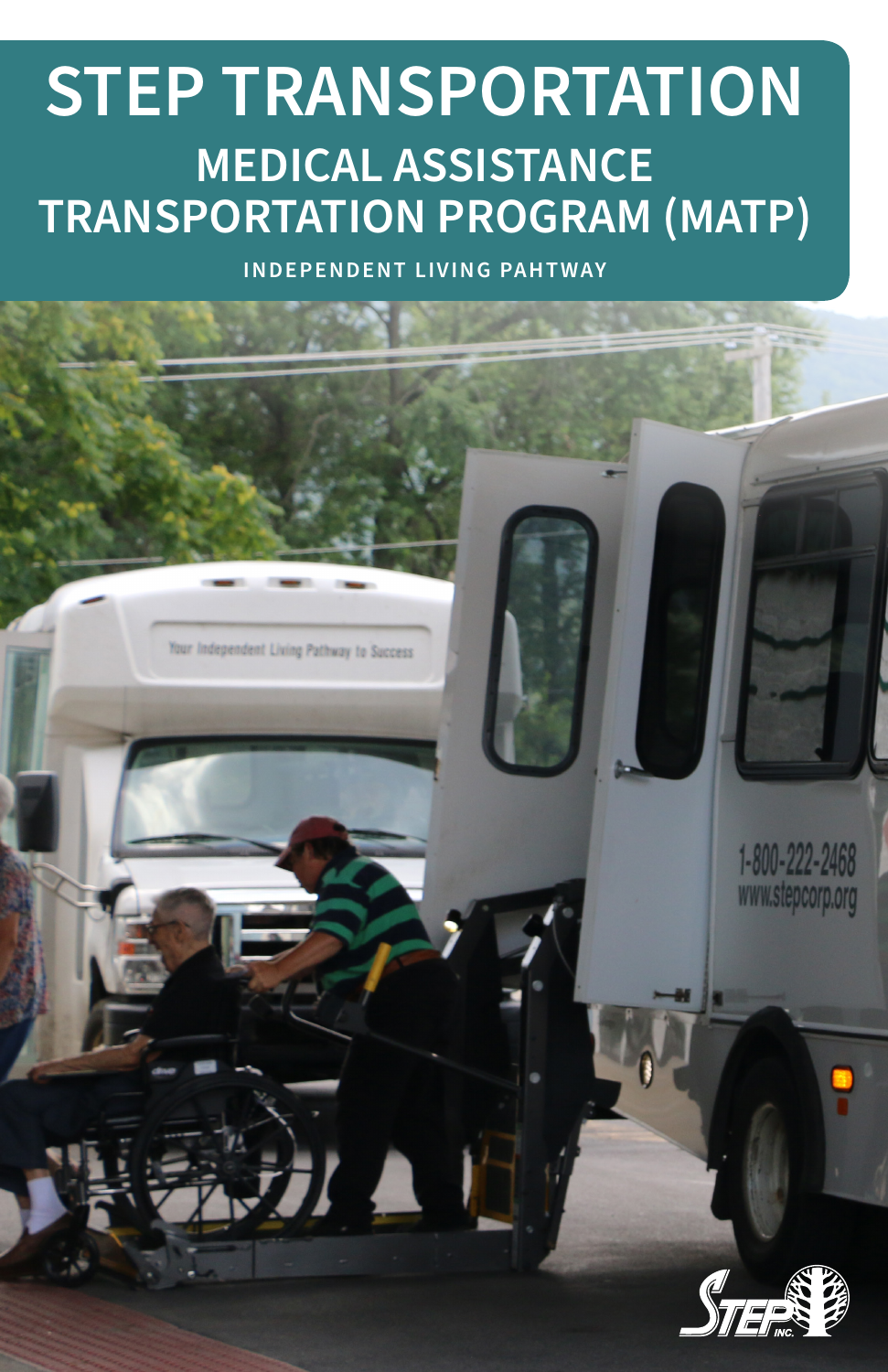## **Table of Contents**

### **About MATP**

### **Transportation**

| Medical Transportation Services5     |  |
|--------------------------------------|--|
| Scheduling A Ride To An Appointment6 |  |
|                                      |  |
|                                      |  |
|                                      |  |

### **Reimbursement**

### **Policies**

| Other Medical Transportation Resources11 |  |
|------------------------------------------|--|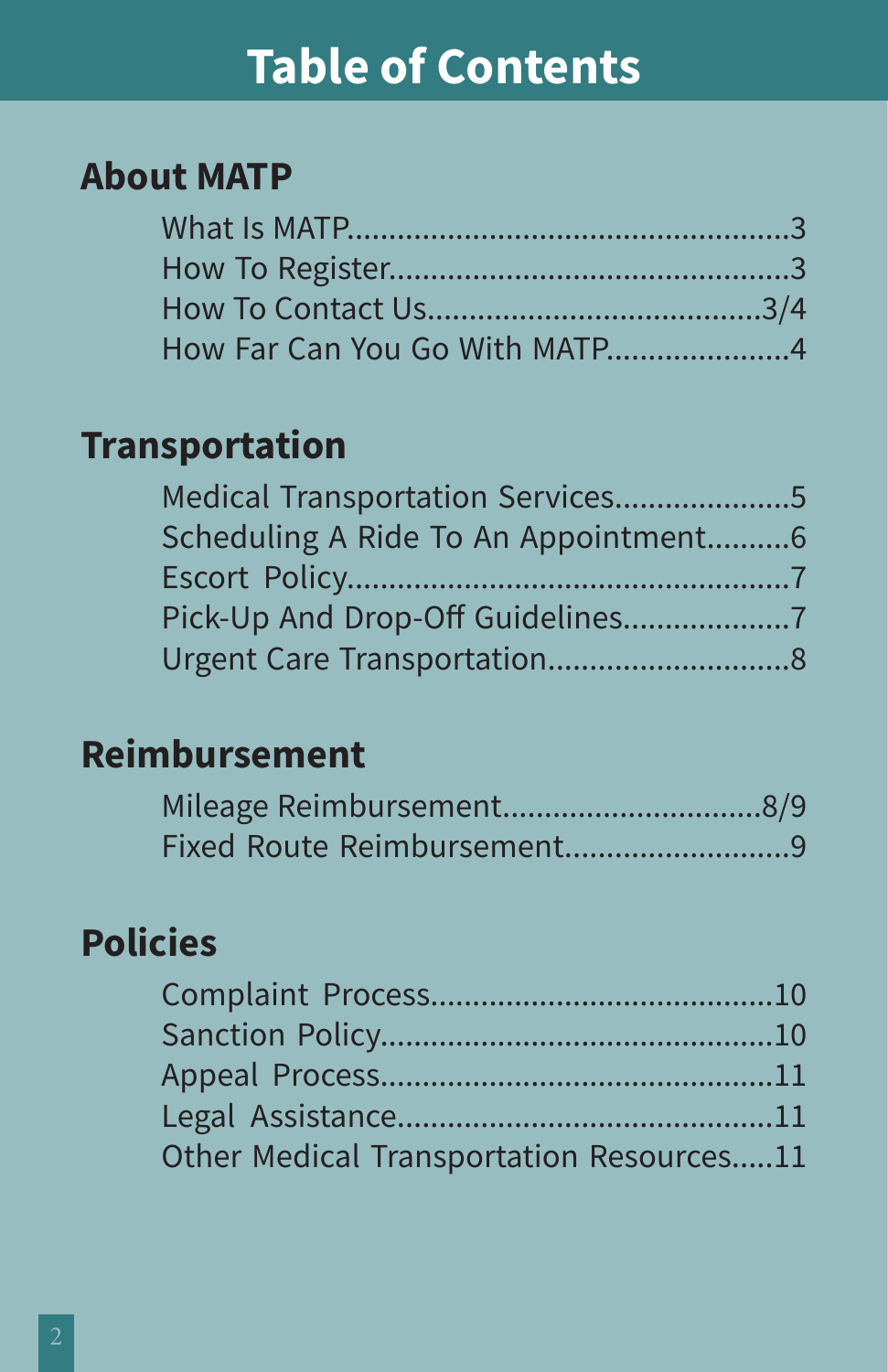#### **What is the Medical Assistance Transportation Program?**

The Medical Assistance Transportation Program (MATP) provides service to Medical Assistance consumers in Lycoming and Clinton counties with a valid/active Access card. MATP is funded by the Pennsylvania Department of Human Services. In Lycoming and Clinton counties MATP is administered by STEP, Inc.

Our program offers transportation or mileage and fixed-route reimbursement to help you get medical care or services from a Medical Assistance provider. We also offer prepaid fixed-route passes to prequalified individuals. We are responsible for providing you with the most appropriate, cost-effective transportation service available to meet your needs.

You can use MATP services to go to medical appointments or to any service for which Medical Assistance pays. These medical services include doctors, therapies, tests, dental visits, trips to the pharmacy to get prescriptions, mental health treatment, drug and alcohol treatment, and trips to medical equip.m.ent suppliers.

#### **You cannot use MATP:**

- **•** If you need emergency ambulance transportation.
- **•** For non-medical trips such as grocery shopping, work or social activities, or psychiatric rehabilitation facilities.
- **•** To obtain medical care that is not covered by Medical Assistance (i.e. to attend clubhouse or other social or vocational rehabilitation programs).

#### **How to Register for MATP Services**

If you are in need of MATP services, call MATP to register at 570-323-7575 or 1-800-222-2468. You will need to provide your ACCESS card recipient number to verify your eligibility for MATP services, and will be asked a few questions about your need for transportation.

#### **How to Contact us**

Our office is located at 2138 Lincoln Street, Williamsport and our phone numbers are: 570-323-7575 or 1-800-222-2468 **•** TTY 570-601-0714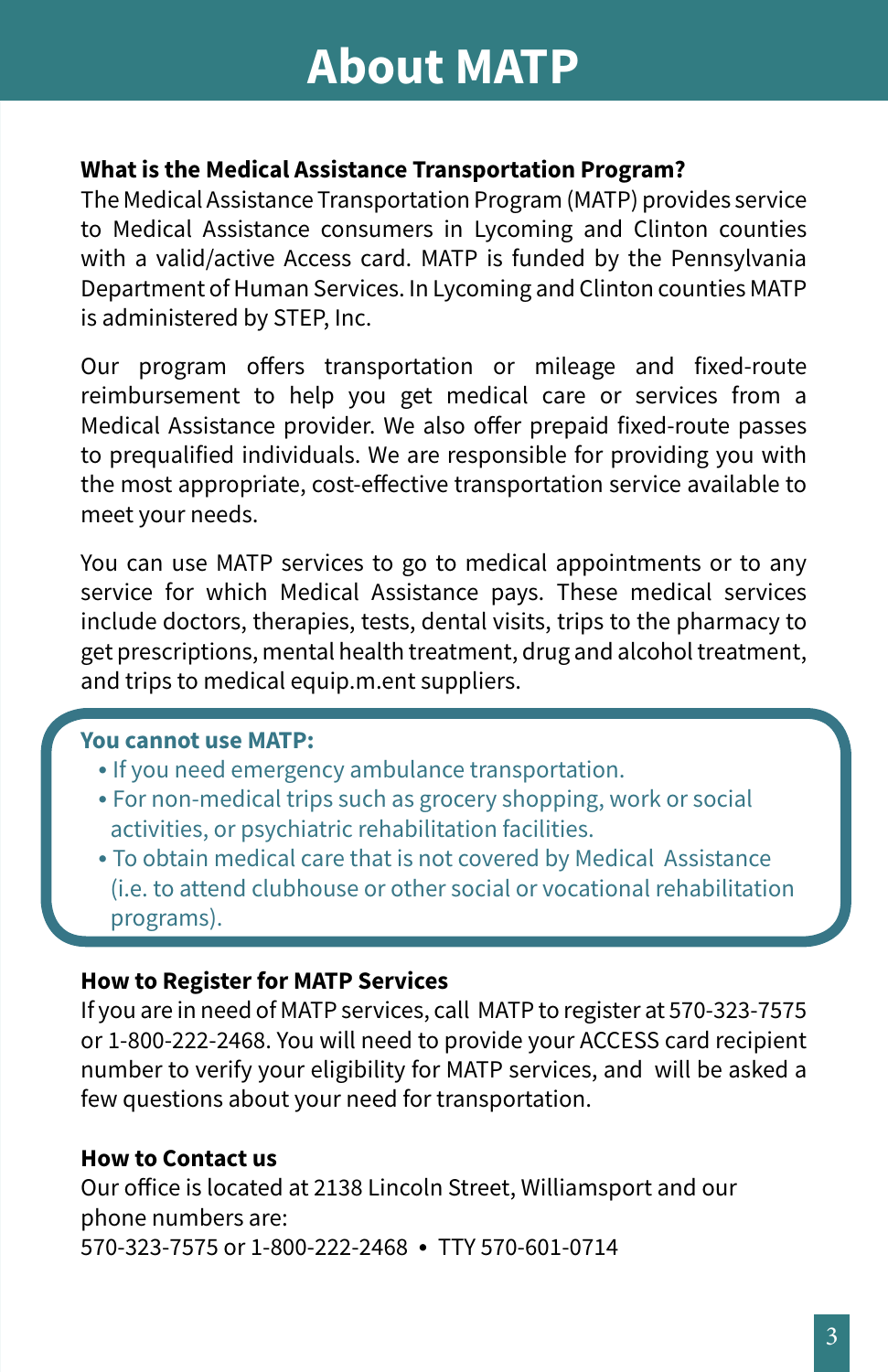### **About MATP**

#### **How to Contact us (continued)**

Our regular office hours are Monday thru Friday from 7:30 a.m. to 5:00 p.m. Calls after hours or on a weekend or holiday will be answered by Billtown Cab Company. A dispatcher will tell you what to do if you need emergency/urgent care transportation.

#### **How far can you go with MATP?**

The MATP County Office shall transport Medical Assistance (MA) eligible recipients to qualified MA-enrolled providers. It is your responsibility to verify that your provider accepts the plan that you have chosen to enroll in. MATP recipients will be transported to medical appointments with a participating MA physician in STEP Transportation's service area:

#### **Lycoming, Clinton, Centre, Union, Northumberland, Montour, Columbia, and Snyder counties.**

If you are requesting transportation outside of the areas, the request must be made at least 3 days in advance and will need to meet one of the following circumstances, along with a letter from the doctor providing these specialized services:

- 1. If you are receiving life-sustaining or critical care treatment currently from a specialist (i.e. cancer treatment.)
- 2. If you are referred by a local provider to specialized treatment outside of the primary service area of STEP.

Transportation to basic services, such as, but not limited to: primary care physicians, pharmacies, pain management, etc., that are available in this area will be provided locally.

We will provide or arrange transportation to the MA-enrolled provider of your choice with the following exceptions:

- Pharmacy providers Transportation to a pharmacy provider shall only be provided to a choice of two pharmacies closest to the recipient's residence or two pharmacies closest to the recipient's prescribing physician's office (if the prescription was provided at the office visit and is being filled in route from the prescribing physician's office).
- Methadone Treatment Transportation shall only be provided up to the closest in-network methadone treatment program to a recipient's residence, unless granted an exception.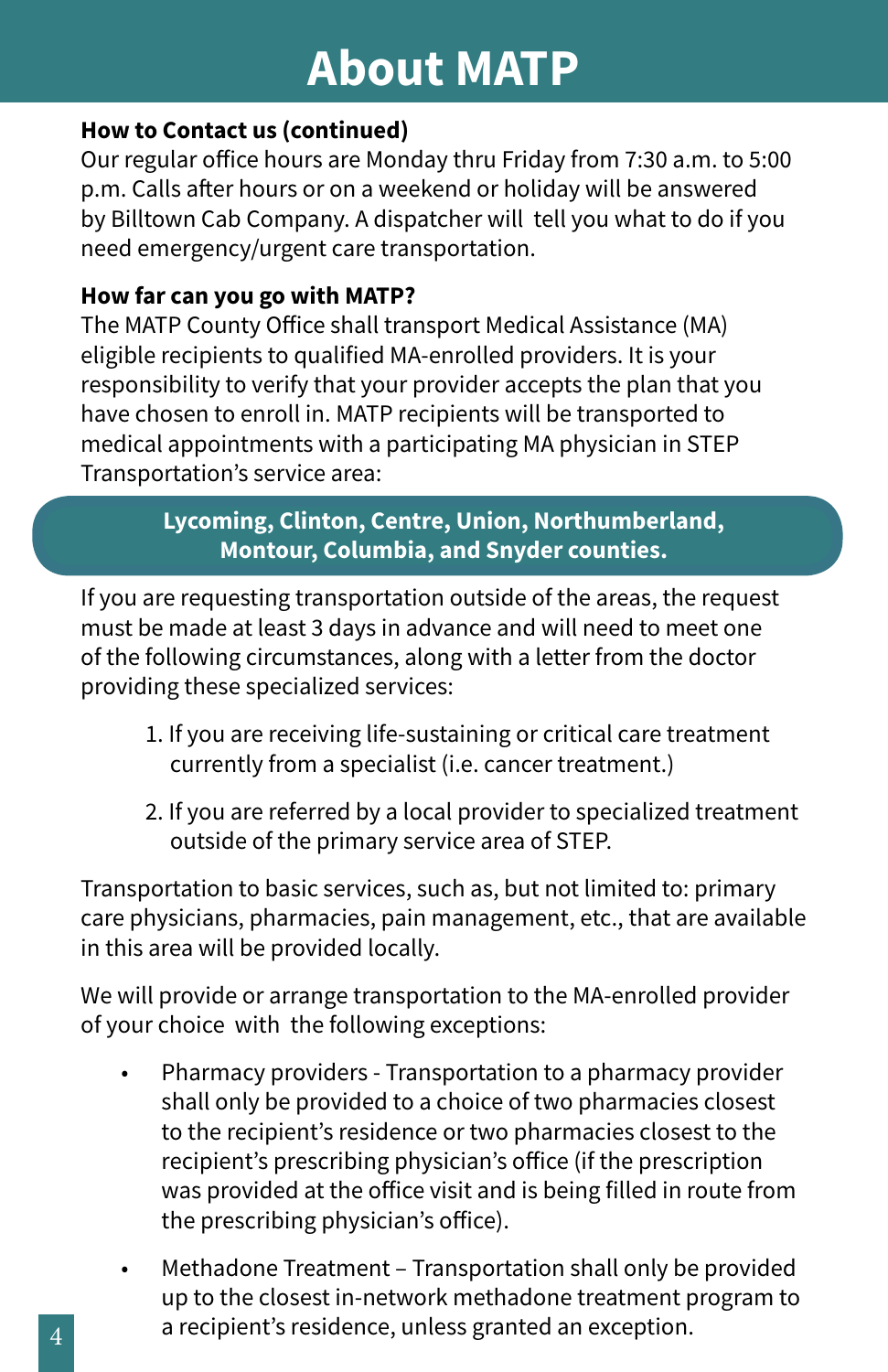## **Transportation**

#### **Medical Transportation Services**

Depending on your destination, the nature of your needs, and the costs involved; possible options are:

- *• Public Fixed-Route Bus* within ¼ mile of your home address.
- *• Mileage Reimbursement* for the use of your own, a friend's, or a relative's vehicle
- *• Shared-Ride Accessible Van*
- *• Taxi*
- *• Geisinger Medical Center (GMC)* Drop off at approximately 8:30 a.m. and 12:00 p.m., pick up at approximately 12:30 p.m. and 4:00 p.m.

Transportation to GMC Danville is provided five days a week. Pickups begin in Clinton County at 5:45 a.m. and in the Williamsport area starting at 7:30 a.m.; with the return trips from Danville at 12:30 p.m. and/or 4:00 p.m. Please take our drop-off and pick-up times into consideration when scheduling your appointments.

Be sure to tell the MATP about any special needs you may have, for example, the use of a wheelchair or walker; any problem that keeps you from riding in a bus or van with other people; or the need to have someone accompany you to your appointments.

*Services will be reduced or denied for any of the following reasons:*

- The client no longer needs medical transportation.
- The client is no longer eligible for Medical Assistance.
- The client's uncooperative behavior or misuse of service warrants termination. (see No-Show Policy)

Clients who have transportation reduced or terminated will be notified by mail and have 30 days to request a Fair Hearing through the Department of Human Services (DHS) Bureau of Hearings and Appeals if you disagree with the decision.

*!*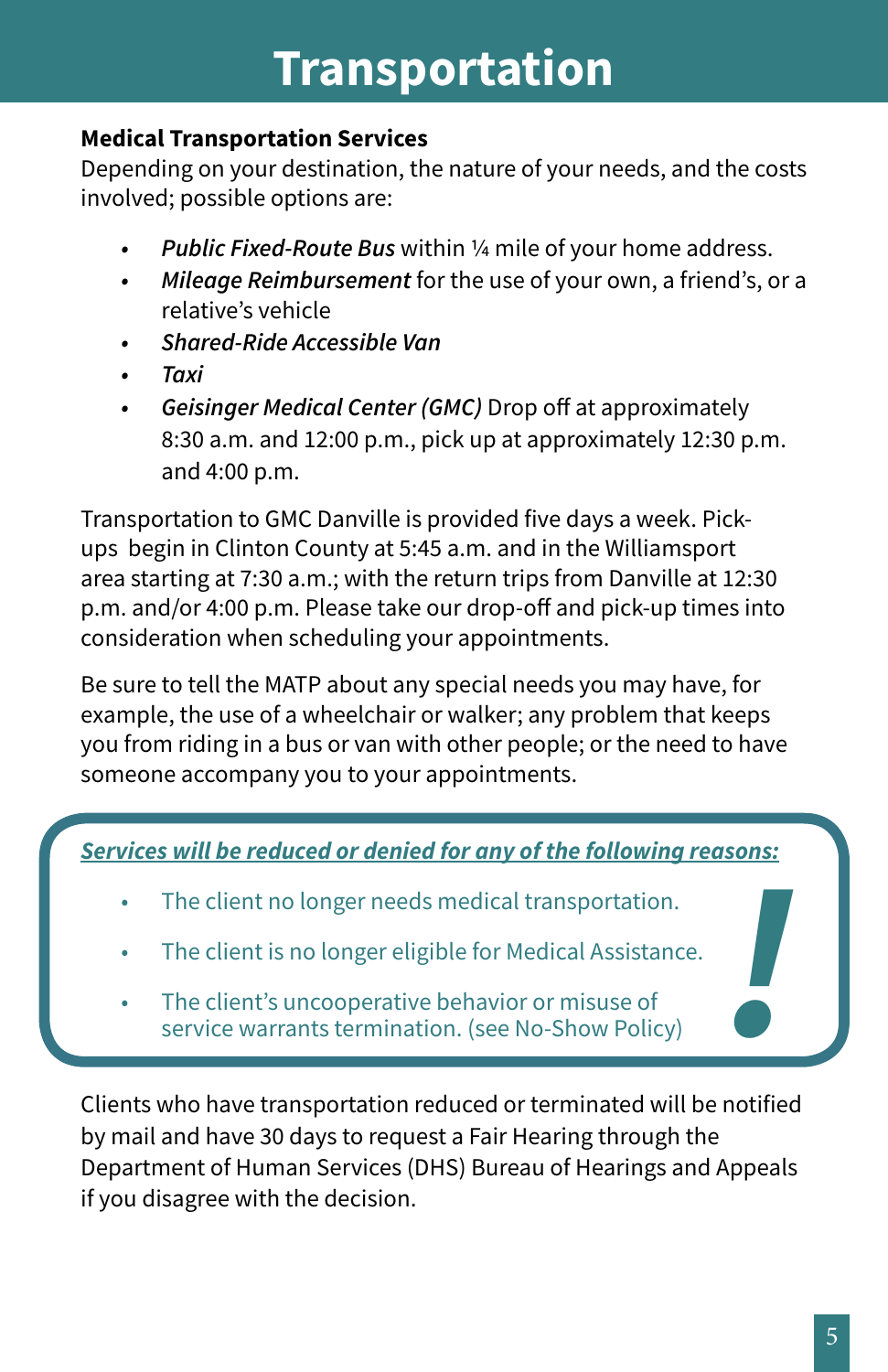## **Transportation**

#### **Scheduling a Ride to an Appointment**

- All reservations require advanced notice.
- All reservations must be made no later than 12:00 p.m. the business day before your appointment.
- Reservations may be made up to 2 weeks in advance.
- Reservations requested for Saturday, Sunday, or Monday must be made before 12:00 p.m. on Friday.

All out-of-area appointments must be scheduled 3 business days in advance.

We highly recommend for quicker response, that you avoid calling to request advanced notice trips, or trips occurring other than next day, between the hours of 7:30 a.m. - 11:00 a.m., which is peak call time for next day appointments.

Our regular driver hours are from 6:00 a.m. to 6:00 p.m. Monday through Friday. When you call to schedule, we will ask the date and time of your appointment, where you need to go, and how long the appointment will last. Please inform us of any special needs, such as an escort to accompany you, of if you need accessible transportation due to a temporary or permanent disability. We will arrange for the most appropriate, cost-effective option that will meet your needs to get you to and from your appointment via door-to-door service.

*STEP, Inc. observes the following holidays and does not provide transportation services on weekends or these days except for Urgent Care needs (pg. 8):*

*New Year's Day • Martin Luther King Day President's Day • Good Friday • Memorial Day Independence Day • Labor Day • Veteran's Day Thanksgiving Day • day after Thanksgiving • Christmas Day*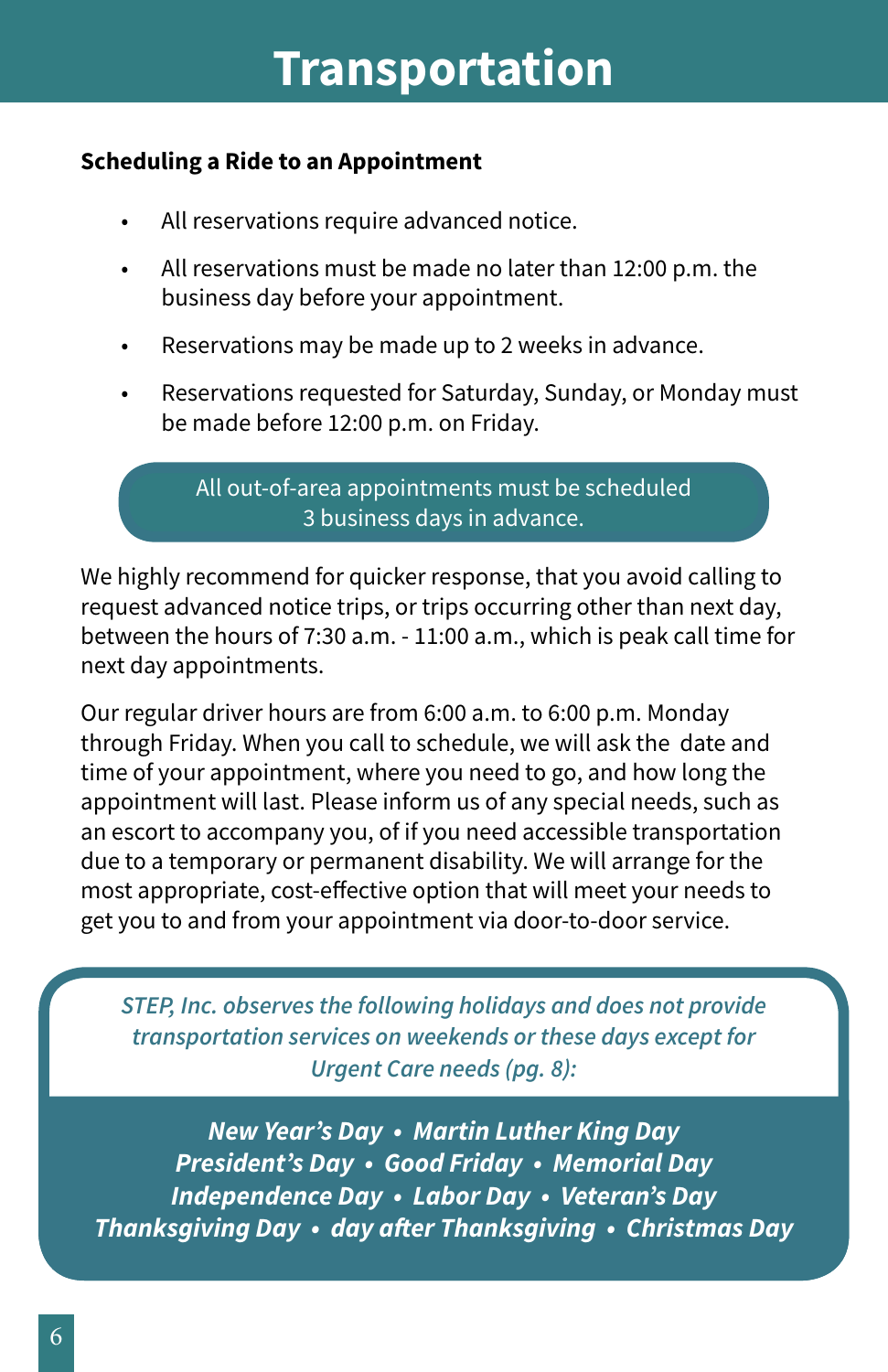## **Transportation**

#### **Escort Policy**

You may bring someone with you as an escort at no cost to you in the following situations:

- If you are under age 18, you can be escorted by a parent or other relative/guardian.
- If you are unable to travel independently, or need assistance due to age, illness, physical or mental disability (this must be verified by documentation from your physician) you may have an escort.
- If you do not speak English, you can bring someone with you to interpret.

#### **Pick-Up and Drop-Off Guidelines**

If you are to be transported via shared-ride or taxi, you will be notified in advance of your approximate pick up time. Please be ready ahead of time. Drivers are required to pick you up no sooner than 15 minutes before your scheduled time and no later than 15 minutes after your scheduled time. Once the driver arrives and is on time, the wait policy is 5 minutes. The policy requires that you be dropped off at your provider's office no more than 1 hour before your scheduled appointment, and be picked up no later than 1 hour following your appointment.

If these timelines are not met and you are kept waiting, call 570-323-7575 or 1-800-222-2468 or the TTY line at 570-601-0714 to report the problem and to see if alternative arrangements can be made.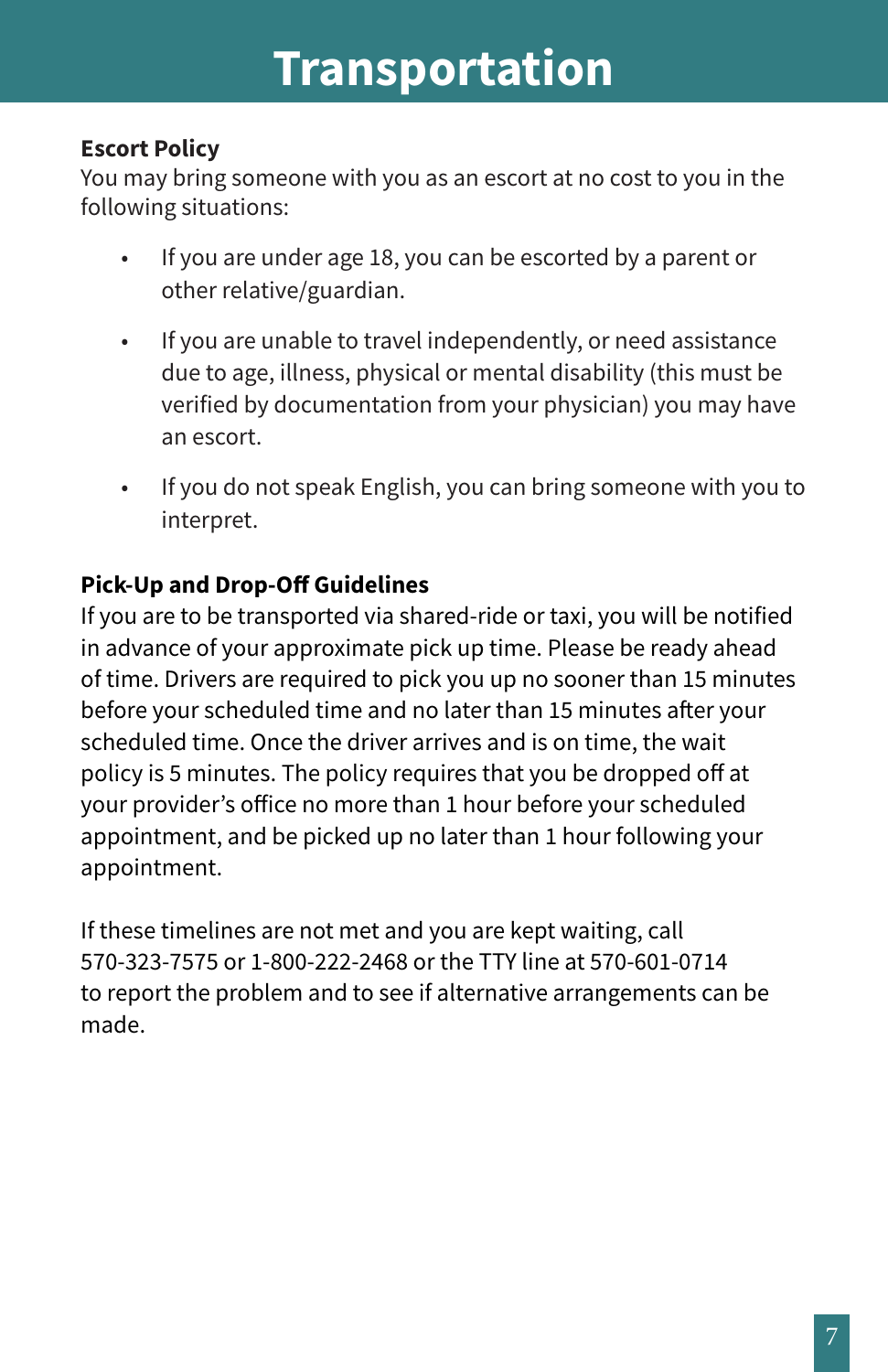## **Reimbursement**

#### **Urgent Care Transportation**

At some point you may need transportation on short notice for an urgent care matter. Urgent care transportation can be used for treatment of:

- Any illness or severe condition which under reasonable standards of medical practice would be diagnosed and treated within a 24-hour period, and if left untreated, could rapidly become a crisis or emergency situation;
- Cases in which discharge from a hospital will be delayed until services are approved; or
- A member's/consumer's ability to avoid hospitalization depends upon prompt approval of services.

Urgent care includes any situation in which your medical provider has told you that you need to come to their office, or to obtain some other medical treatment or service within the next 24 hours. We have a process for responding to urgent care requests and will make every effort to help you get to the medical care you need.

If you need transportation for an urgent care matter during and after normal business hours, **call 570-323-7575 or 1-800-222-2468**. Your urgent care matter will be handled in a timely manner by the staff person on duty.

#### *If your medical needs are an emergency, please call 911.*

#### **Mileage Reimbursement**

If you have a car available, or if someone you know can take you to your medical appointment, we will provide mileage reimbursement if that is the least costly, most appropriate service available. Effective October 15, 2011, you will be reimbursed at the rate of 12 cents per mile. Please understand that we can only accept vouchers up to 30 days following the month in which you take the trip(s). For example, if your appointments are in March, you must turn the voucher in by the end of April.

We will also reimburse you for actual parking expenses and tolls if you provide receipts showing how much was paid.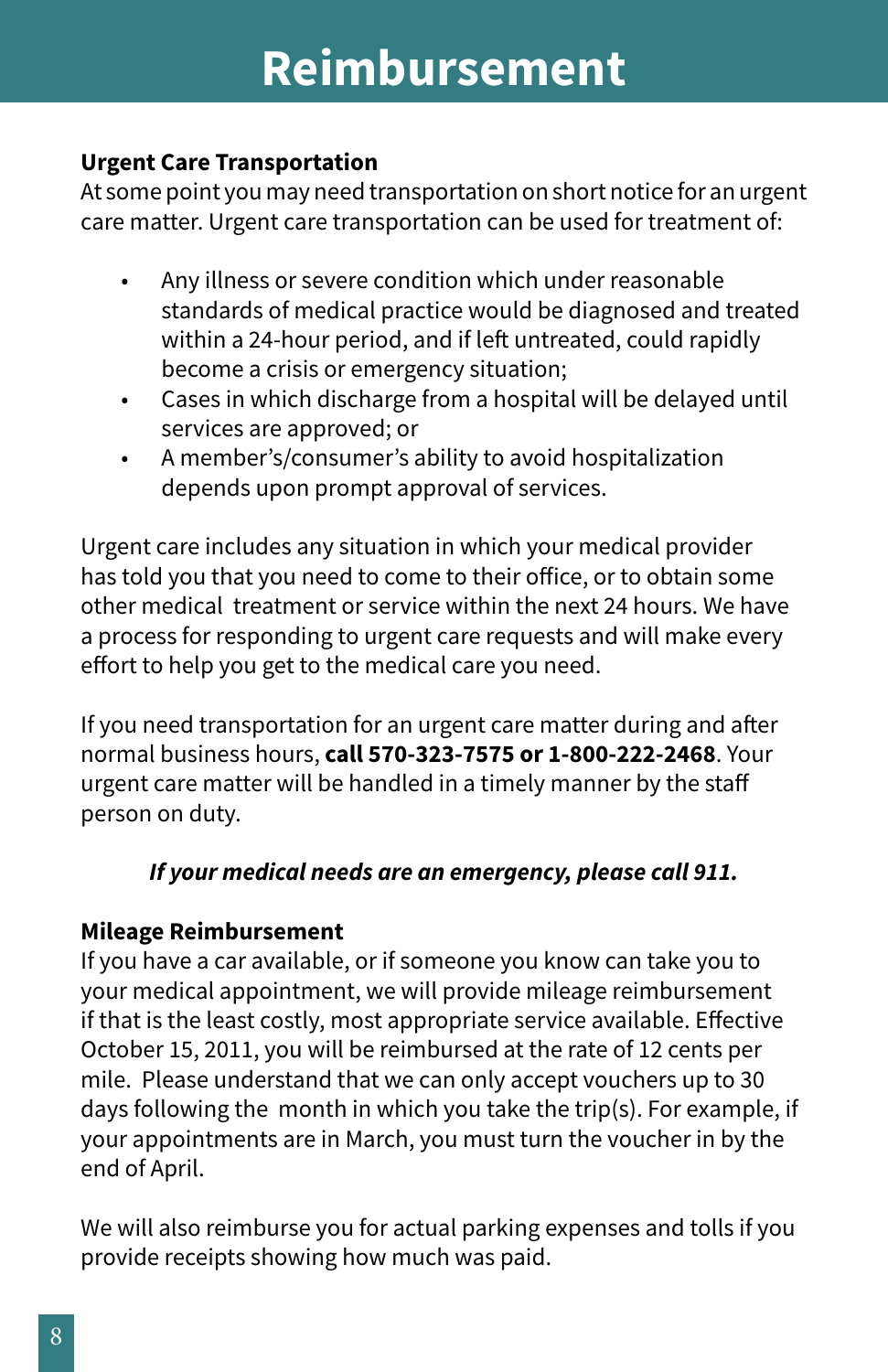## **Reimbursement**

If you want to claim mileage reimbursement for a trip, you must notify us in advance. We will send you a reimbursement form to fill out to inform us of the distance traveled and whether you had any parking or toll costs. You will also be required to have the medical provider verify that you were at their facility and/or location for medical services. The medical provider will be required to provide you with a provider code. The form must be filled out in its entirety for you to be reimbursed. You can turn in your reimbursement request immediately following a trip or at the end of the month. We will reimburse you within 2 weeks of receiving your completed form(s). *Please note: multiple reimbursements for recipients traveling together in one privately owned vehicle will not be funded*

#### **Fixed Route Reimbursement** *for River Valley Transit (RVT)*

The Department of Public Welfare requires us to provide the most costeffective, most appropriate type of transportation for eligible Medical Assistance customers.

If you live within ¼ mile from a city bus stop and are capable of getting from your home to the bus stop, and from where the bus drops you off to your appointment, and your doctor accepts the Medical Assistance card, you are required to purchase an RVT bus pass using one of two options up to \$40:

- Daily Pass for the day you take the bus to a medical appointment
- 31-day Pass if you have at least 19 medical appointments within the 31 days
- Weekly Pass (4-6 days)

Take the Voucher with you when you ride RVT to every one of your doctor's appointment. The nurse/doctor must sign and should fill in the doctor's name, address, phone #, Provider ID #, and date, if you are unable to do so yourself. Fill in the fare paid to the bus driver or the Transit Center for the pass that you purchased. When the bus pass has expired, attach it to the voucher and return it to our office. Please be sure that you have signed and dated the voucher at the bottom of the form. We will then verify that you were at those appointments and, once verified, we will issue a check for the appropriate fare within 2 weeks of receiving your completed form(s).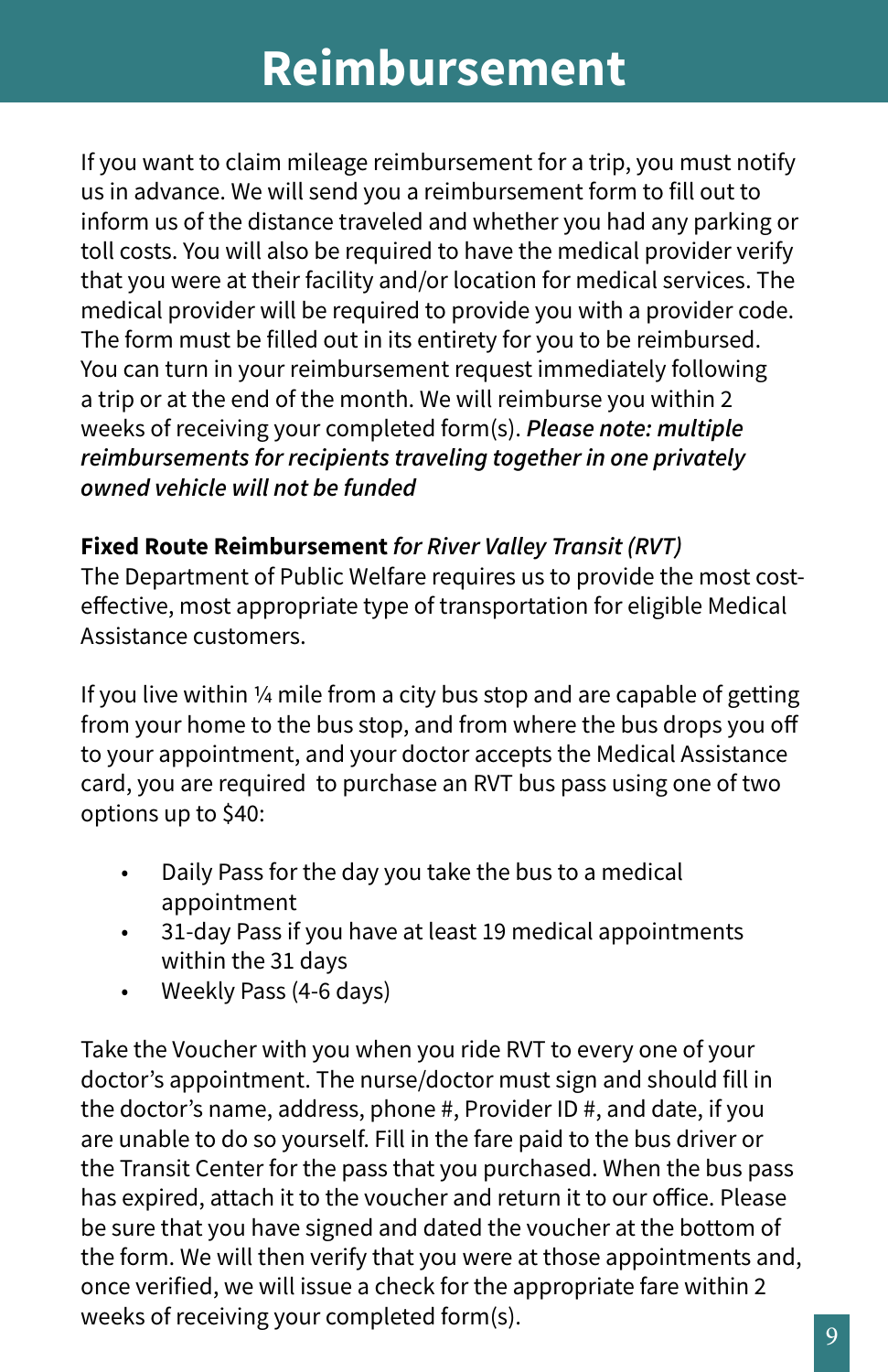## **Policies**

#### **Complaint Process**

A complaint is any issue or dispute or objection you express to us about our agency, or about the coverage, operations or policies of our MATP. If you have a complaint about services, about how you were treated by our staff or a driver, or about policies and procedures, please tell us. We will record, investigate, and respond to your complaint within 7 days.

For additional information regarding filing and processing a complaint, please refer to pages 3 and 4 of the No-Show Policy paperwork you received when you originally signed up for the Transportation Program.

#### **Sanction Policy**

If your appointment is rescheduled or cancelled, or if things change and you no longer need a ride, you must call us at least 1 hour before your pickup time to cancel. All clients are required to cancel their trips through the Lycoming/Clinton counties Transportation Office:

#### **570-323-7575 or 1-800-222-2468 TTY 570-601-0714**

If a STEP Transportation vehicle arrives for a scheduled pick-up and the client is not there, or the client decides not to go, and has not given appropriate notice, as described above, the client will be considered a "no-show." The Driver will wait 5 minutes for the client to board the vehicle. This may result in the following sanctions if the "no-show" is determined inexcusable.

#### *Sanctions*

*First No-Show: the consumer will receive a written warning. Second No-Show within 90 days will result in service adjustments.* 

The consumer will have any existing trip subscriptions cancelled. The consumer will be required to call reservations for each trip that they require. In addition, all trips are required to be confirmed by calling the office, 570-323-7575, by 4:00 p.m. the day before. Service adjustments will be effective 15 days following the date the second letter was sent and will last for 90 days, after that time service will be restored to the consumer.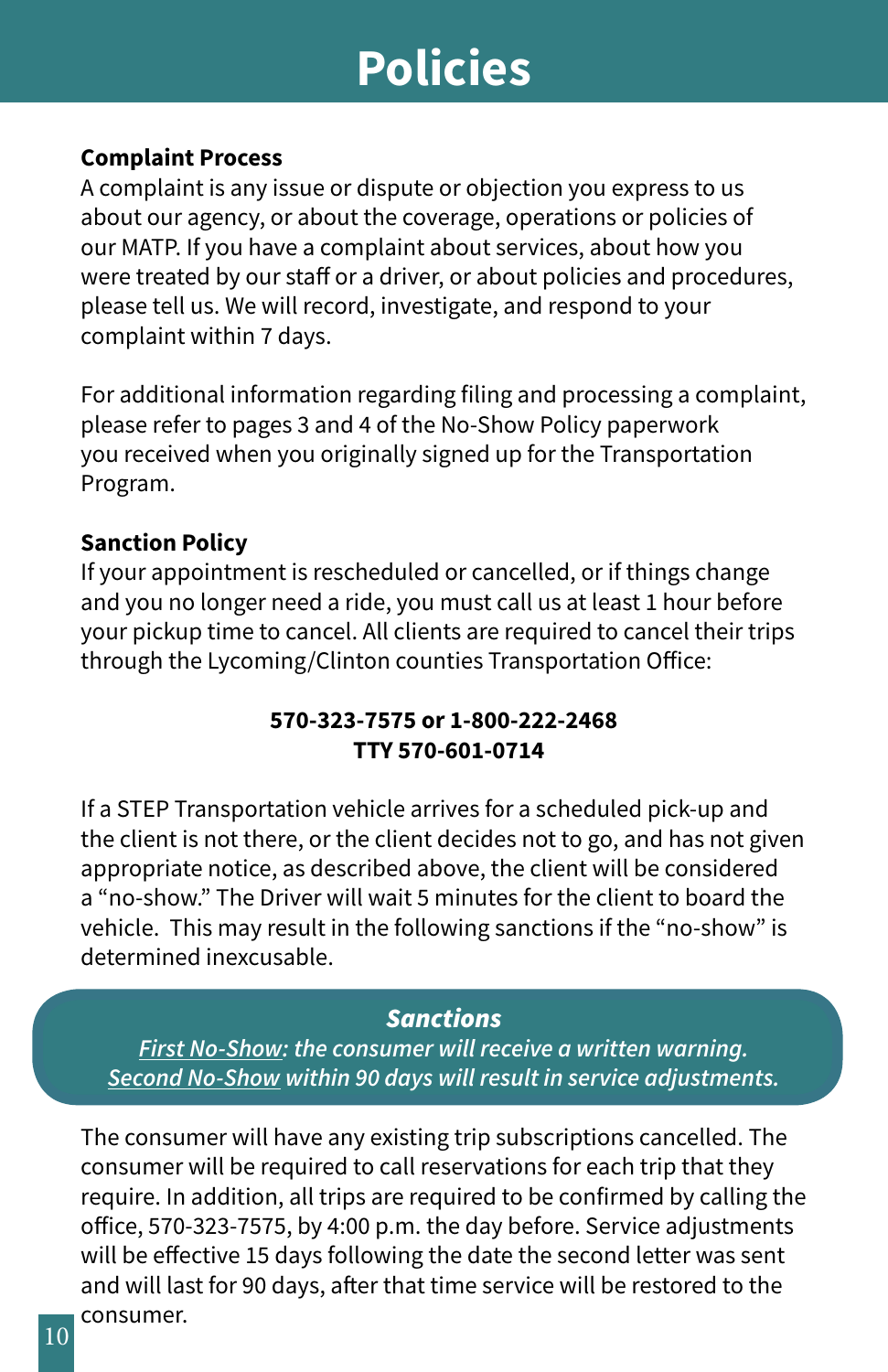## **Policies**

#### **Appeal Process**

We are required to give written notice if we deny a request for MATP transportation or for mileage reimbursement. Unless appropriate for an immediate suspension (safety, not MATP eligible, etc.), we are also required to give written notice in advance if we plan to reduce or change services or suspend a client from the program for any length of time. The notice provides information that includes reasons for the action, the date the action goes into effect, and the right to appeal the action.

For additional information regarding the process of filing and processing a complaint, please refer to pages 3 and 4 of the No-Show Policy paperwork you received when you originally signed up for the Transportation Program.

**You can get free legal assistance if you need help with an appeal.** If you need help with an appeal you can call your local legal services office at 570-323-8741 or the Pennsylvania Health Law Project at 1-800-274-3258.

#### **Other Medical Transportation Resources**

If we are not able to meet your medical transportation needs, you will be referred to your caseworker at the local County Assistance Office.

**Lycoming County 570-327-3300** │ **Clinton County 570-893-4022.**